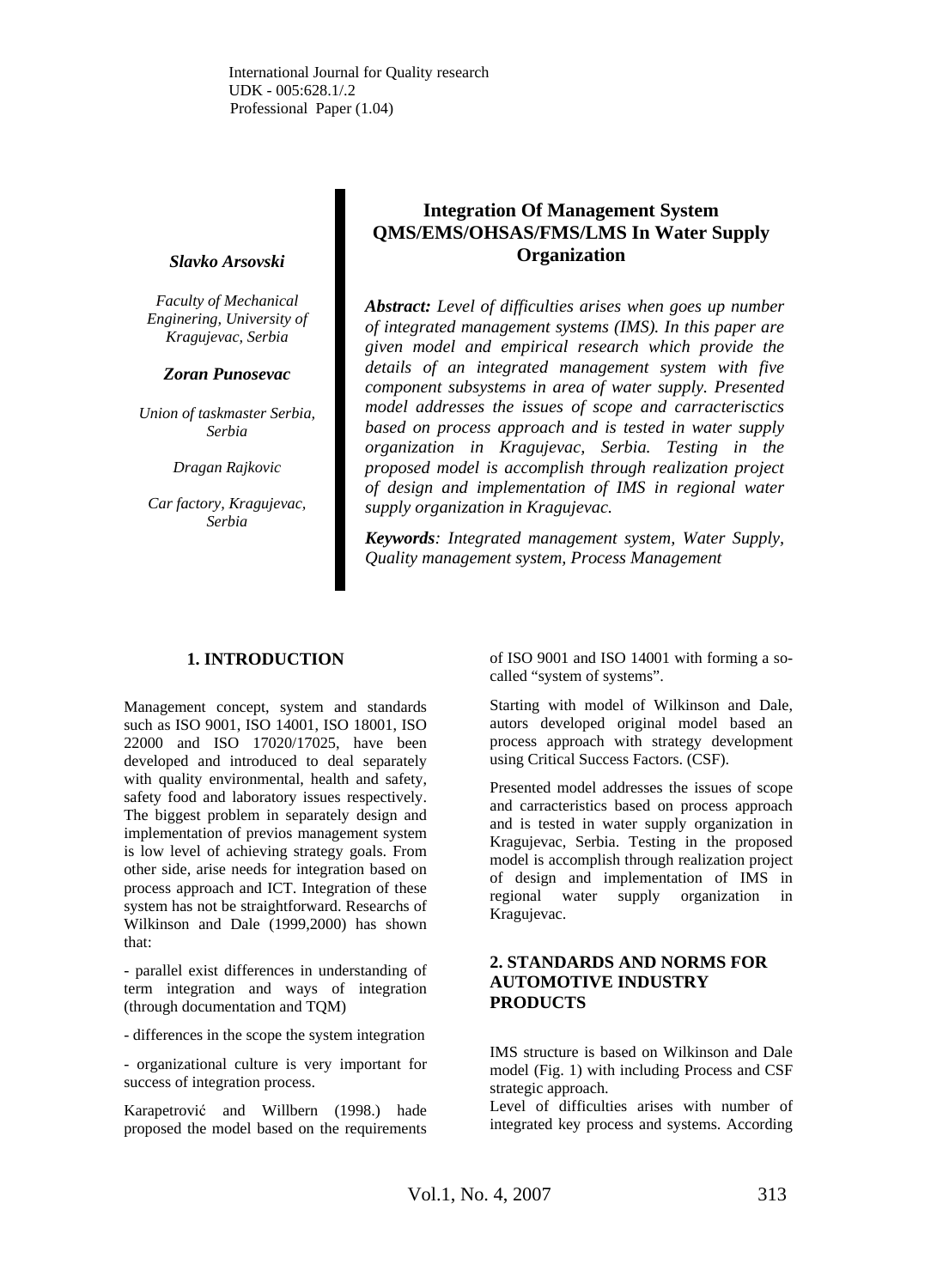

practice of Center of Quality in 50 organization with different number of employees, kind of production and service in Table 1 is presented carracteristics of sample.



*Figure1. Basic model of IMS* 

| $\%$                   | Area          |                |                | Total              |     |
|------------------------|---------------|----------------|----------------|--------------------|-----|
| Number of<br>employees | Manufacturing | Construction   | Service        | Food<br>production |     |
| $1-9$                  | 2             |                | 14             | 8                  | 24  |
| 10-49                  | 6             | $\mathfrak{D}$ | 8              | 6                  | 22  |
| 50-99                  | 10            |                | 8              |                    | 18  |
| 100-249                | 10            | 6              |                |                    | 16  |
| 250-499                | 2             |                | 4              |                    | 6   |
| >500                   | 10            |                | $\overline{4}$ |                    | 14  |
| Total                  | 40            | 8              | 38             | 14                 | 100 |

*Table 1. Characteristics of the sample*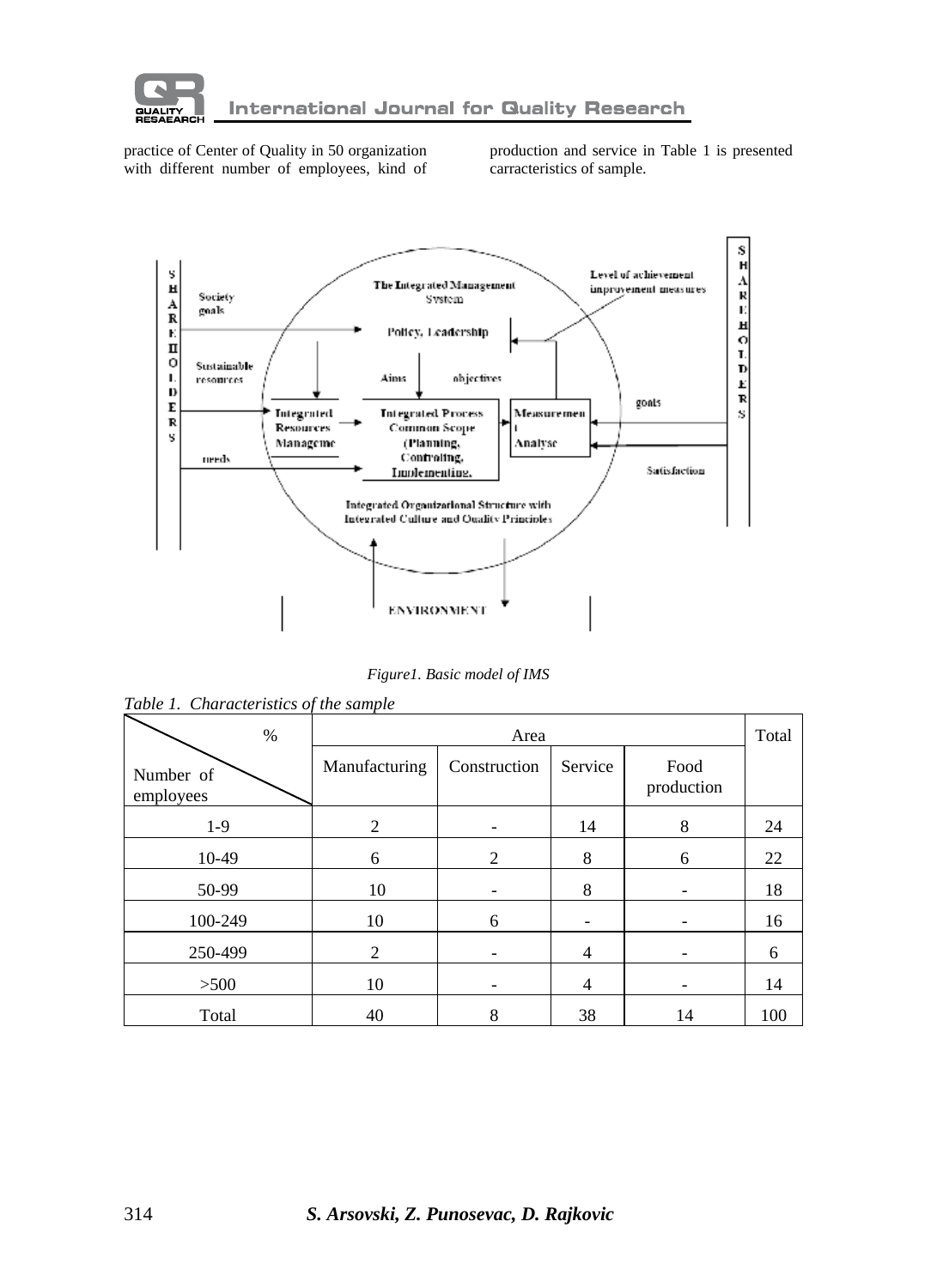

Becouse difficulties of measurement using needed time and cost for design and<br>implementation number of documents implementation number of

(effective) and number of involved experts,so we use model presented on Figure 2.



*Figure2. Model of dificulties* 

Level of difficulties have been calculated as:  $LoD = 0.35$  X TF + 0.40 X CF + 0.25 X FE

Using data about LoD with different number of integrated key processes (NIKP) and particular management systems (PMS) we identife following relations (Fig. 3 and Fig. 4)



*Figure 3. Influence NIKP on level of difficulties (LoD)*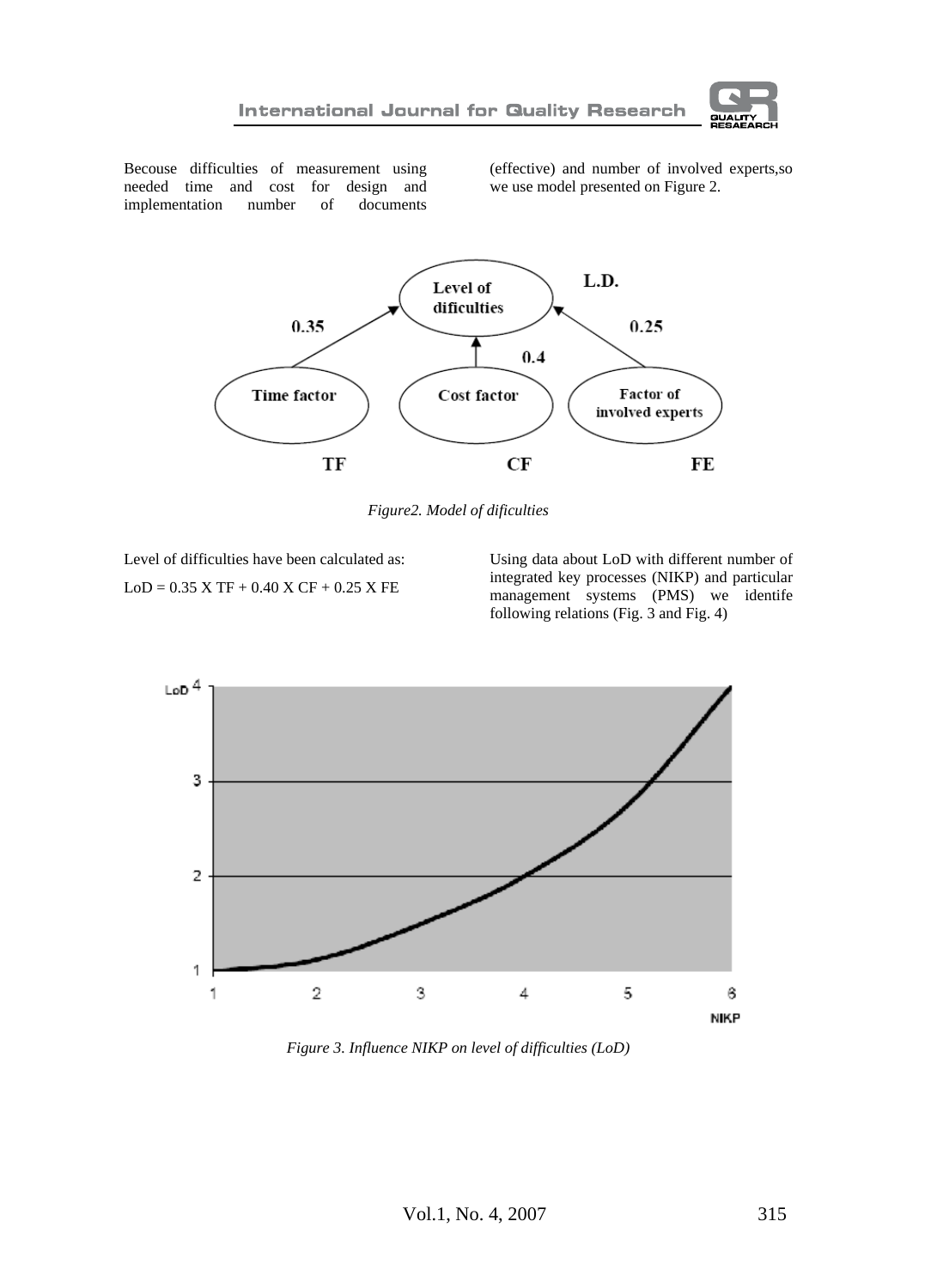

# **International Journal for Quality Research**



*Figure 4. Influence PMS on level of difficulties (LoD)* 

Number of particular management systems arises from 2 to 5. Most of them in sample is with 2 (88%), then 3 (8%), 4 (2%) and 5 (2%).

In analysed organizations there are a variety of reasons for integration :

- reduced costs of development, implementation and maintenance
- reduced certification cost

# **3. WAY TO INTEGRATION OF FIVE MANAGEMENT SYSTEM IN WATER SUPPLY ORGANIZATIONS**

In organization theory, there is a basic rule:

- 1. foremost decomposition of different systems;
- 2. isolation of key element of integration and
- 3. integration of decomposed systems.

What is mutual, namely, which integration elements are key for above mentioned area? Above all, those are:

> same stakeholders, that is interest groups (employees, management, business associates, population, state, stockeholders);

- management system compatibility, and because that, more effective and efficient usage
- reduced involvement of scare human resources experts,
- reduced a requisite documentation
- increasing business process transparency
- same organization and enviroment processes;
- same method and techniques, theory and practice of management;
- similiar concepts of process management;
- similiar resource management;
- equal measuring, analysys and improvement concepts;
- same top management responsibilties;
- same vision, mision and business politics of oraganization.

These common elements based on observing organization from diffrent views. Besides common IMS elements, we noticed specific elements for every partial management system too. Next, important question, that we need answer to is, whitch of mentioned integrated systems should be"the core" of integration? Answer to these questions depends on: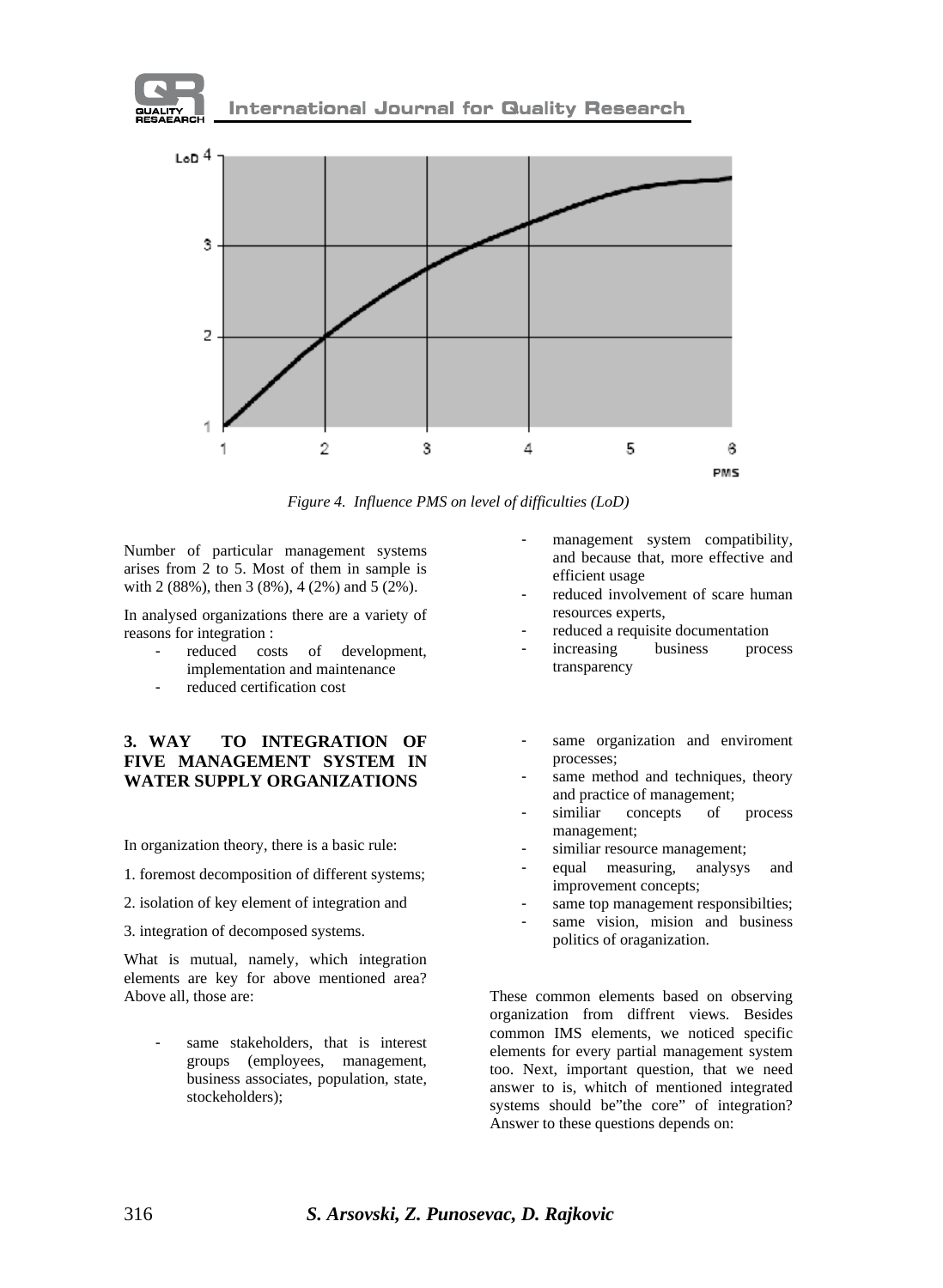

- already implemented management systems in organization;
- business area, category of documented business procesess;
- predominate stakeholders requests.

However, cause of QMS documented application in accordance to ISO 9000, and cause

of process approach utilized with in represent a good foundation for integration, suggestion is that in a most cases "core of integration" should be QMS. Besides that, other solution sholuld be take in consideration, other "core of integration", cause of specific nature of business processes and stakeholder requests.

Example of management integration procedure based on ISO 9001, is making possible

integration of other management system, starting from identification and defining:

- market state and needs:

# **4. IMS PROJECT CHARACTERISTICS**

As previously stated, IMS project is complex project with recognized risk aspects. Each subproject has own risk in design and implementation, and is recognized risk of

politics and goals;

- resources and resource management;
- management systems;
- communication systems;
- process menagement (including actions and operations too);
- measurement, analysys and improving systems;
- reconsidering management systems.

Appreciating integration of different menagement systems has own strategic and tactical

component. Strategic component refers to decision about management system integration, "core integration" definition, defining integration and procedures, with obligational determination of goals and management system integration strategy. Tactical component refers to plan making and program integration, surveying management system integration procedure, making decisions in particular control points and reporting for strategic level.

integration. Expirience of project teams and management of this project is needed condition, but is not sufficient. It is reason why used team organization with very close connection between consultants and working teams (Figure 5)



*Figure 5. Project organization*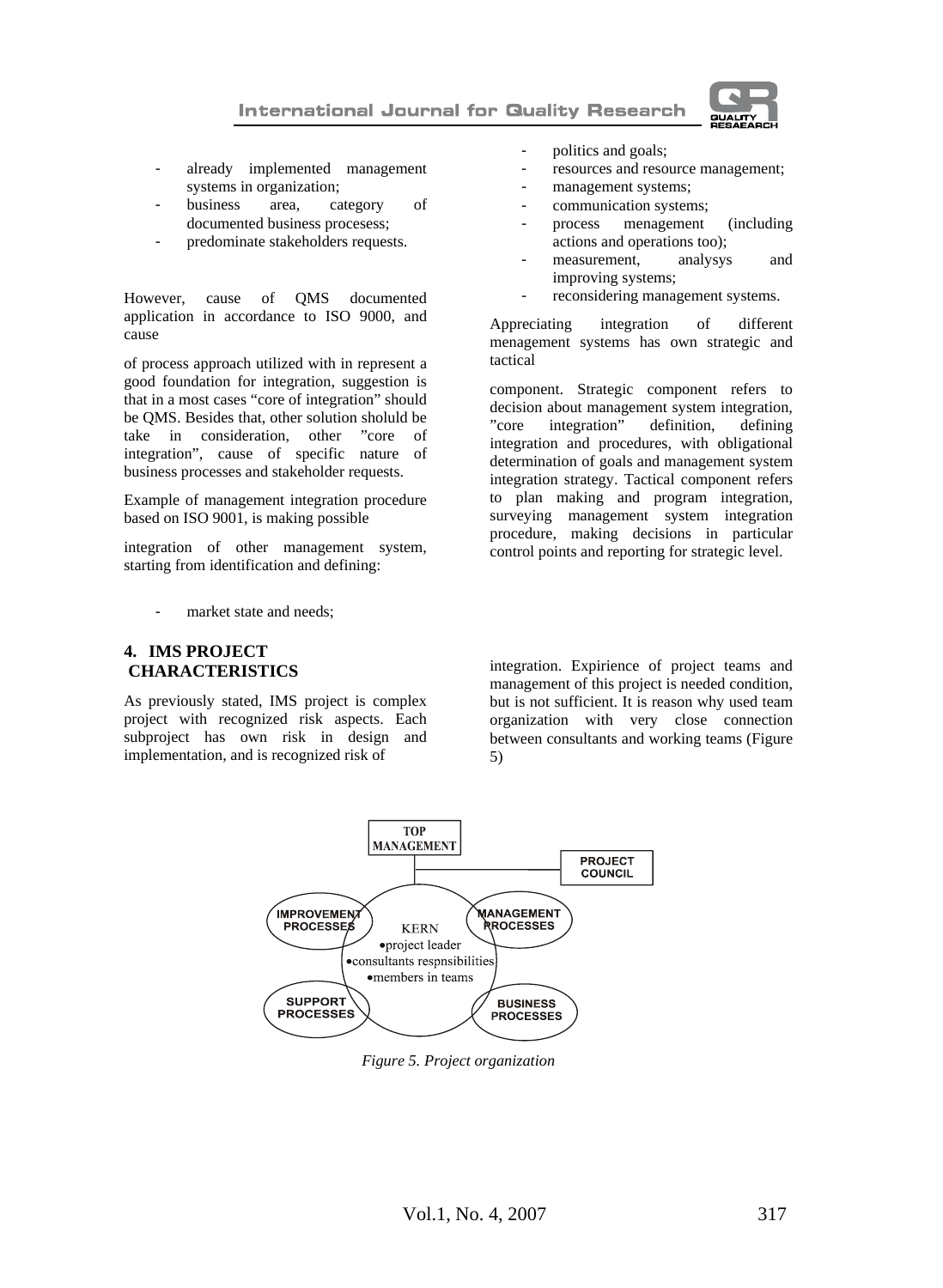

For pilot organization in area of water supply and cleaning wasted water we recognized goals, processes based on strategic (top down) approach (Table 2) and folowing strategic statements:

### **VISION**

In West Balkan region be a lider in supplying consumers with necessary quantity of quality and properly healthy water and draining and cleaning of wasted water.

#### **MISSION**

Reliable consumers supplying with necessary quantitiy of quality and properly healthy water and draining and cleaning wasted water.

### **POLITICS**

Providing necessary quantity of quality and properly healthy water and draining and cleaning wasted water, with respecting requests of interest groups:

> Founders, from aspect of regular supplying of quality and proper health drinking water and protecting health care protection of population and protecting environment by

draining and cleaning of wasted water,

- Employees, from aspect of occupational health and safety, as economical based payment too,
- Residents, from aspect of getting necessary quantity of quality and properly healthy drinking water and draining a wasted water, as protecting environment, with economical acceptable price,
- Business systems, from aspect of regular supplying of quality and properly health drinking water,
- Government, from aspect of harmony development of supplying of necessary quantity of quality and properly health drinking water, protecting environment and health care,
- Management, from aspect of effective and efficious process management of water

supplying and draining and distilling wasted water, with respect of limited water, financial and local resources.

| NO.          | <b>GOAL</b>                                                                                   | <b>PROCESS</b>                                                                              |
|--------------|-----------------------------------------------------------------------------------------------|---------------------------------------------------------------------------------------------|
| 1            | Increasing of water production                                                                | P1: Production<br>and distribution of water                                                 |
| $\mathbf{2}$ | High quality<br>of water                                                                      | P2: Assurance of quality and safety of water                                                |
| 3            | Draining and cleaning<br>of wasted water                                                      | P3: Collection, draining and Cleaning of wasted water                                       |
| 4            | Improvement<br>of support                                                                     | P4:<br>§ Maintenance<br>ξı<br>Transport<br>§ Selling<br>§ Purchasing<br>$\S$ Etc.           |
| 5            | Reduction of<br>water loses and electric power and<br>better payment for water<br>consumption | P5:<br>§ Registration of water joints<br>§ Registration of consumers<br>§ Energy reductions |
| 6            | Improvement of<br>environment protection                                                      | P <sub>6</sub> : Process of EMS                                                             |
| 7            | Improvement of safety on work                                                                 | P7: Process of safety management                                                            |
| 8            | Accreditation<br>of laboratory                                                                | P8: Calibration and<br>Accreditation process                                                |

*Table 2. Organizational goals and processes*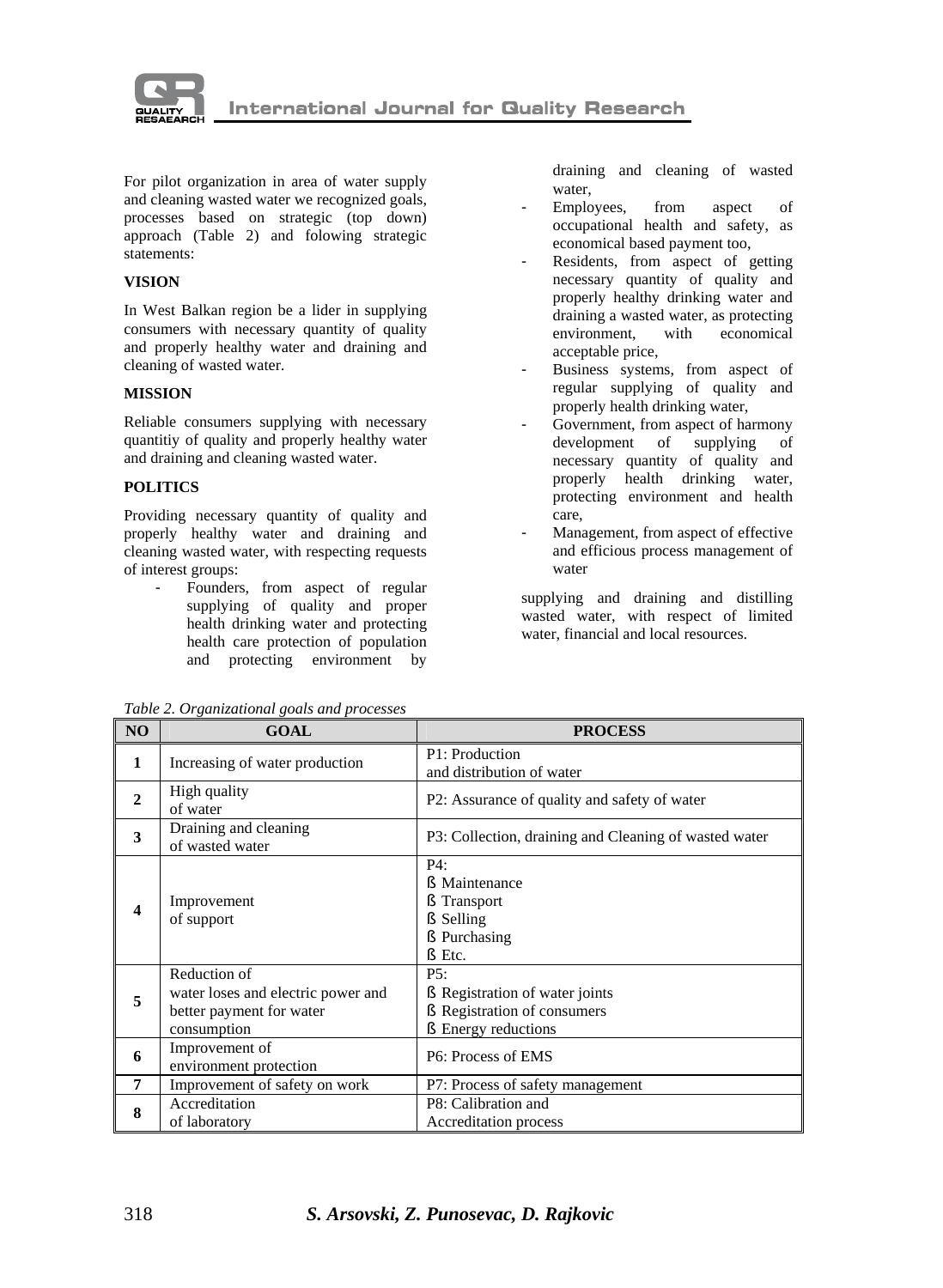

Using top-down strategic approach are determinated quality goals, critical success factors and key processes (Figure 6). Design and implementation of IMS are relized through combination of phase and nucleus approaches with following consumption of consultatnt days (Table 3) during project period.

| N <sub>o</sub> | <b>Phase</b>                                                      | <b>Consumption</b> |    |    |
|----------------|-------------------------------------------------------------------|--------------------|----|----|
|                |                                                                   | 6                  | 12 | 18 |
|                | Defining of project organization                                  | 2                  |    |    |
| 2              | Realization of project plan                                       | 4                  |    |    |
| 3              | Formulating and promotion<br>of quality policy                    | $\overline{c}$     |    |    |
| 4              | Identification of processes                                       | 20                 |    |    |
| 5              | Analyse of existing management systems related to 5 ISO standards | 46                 |    |    |
| 6              | Defining the strategy and methods for IMS establishment           | 16                 |    |    |
|                | <b>Education of project Teams</b>                                 | 23                 |    |    |

*Table 3. Consumption of consultant days* 

| 8  | Education of employees                                                            |     | 46      |    |
|----|-----------------------------------------------------------------------------------|-----|---------|----|
| 9  | Realization of documents for project management                                   | 8   |         |    |
| 10 | Detailed definition of processes                                                  |     | 10      |    |
| 11 | Writing and adoption of documents                                                 |     | 13<br>9 |    |
| 12 | Training for internal audit                                                       |     |         | 15 |
| 13 | Support for internal audit                                                        |     |         | 8  |
| 14 | Preparation for certification and accreditation                                   |     |         | 8  |
| 15 | Sertification support                                                             |     |         | 4  |
|    | Subtotal<br>351 consultant days $+700$ user days $= 1051$ mandays<br><b>Total</b> | 121 | 195     | 35 |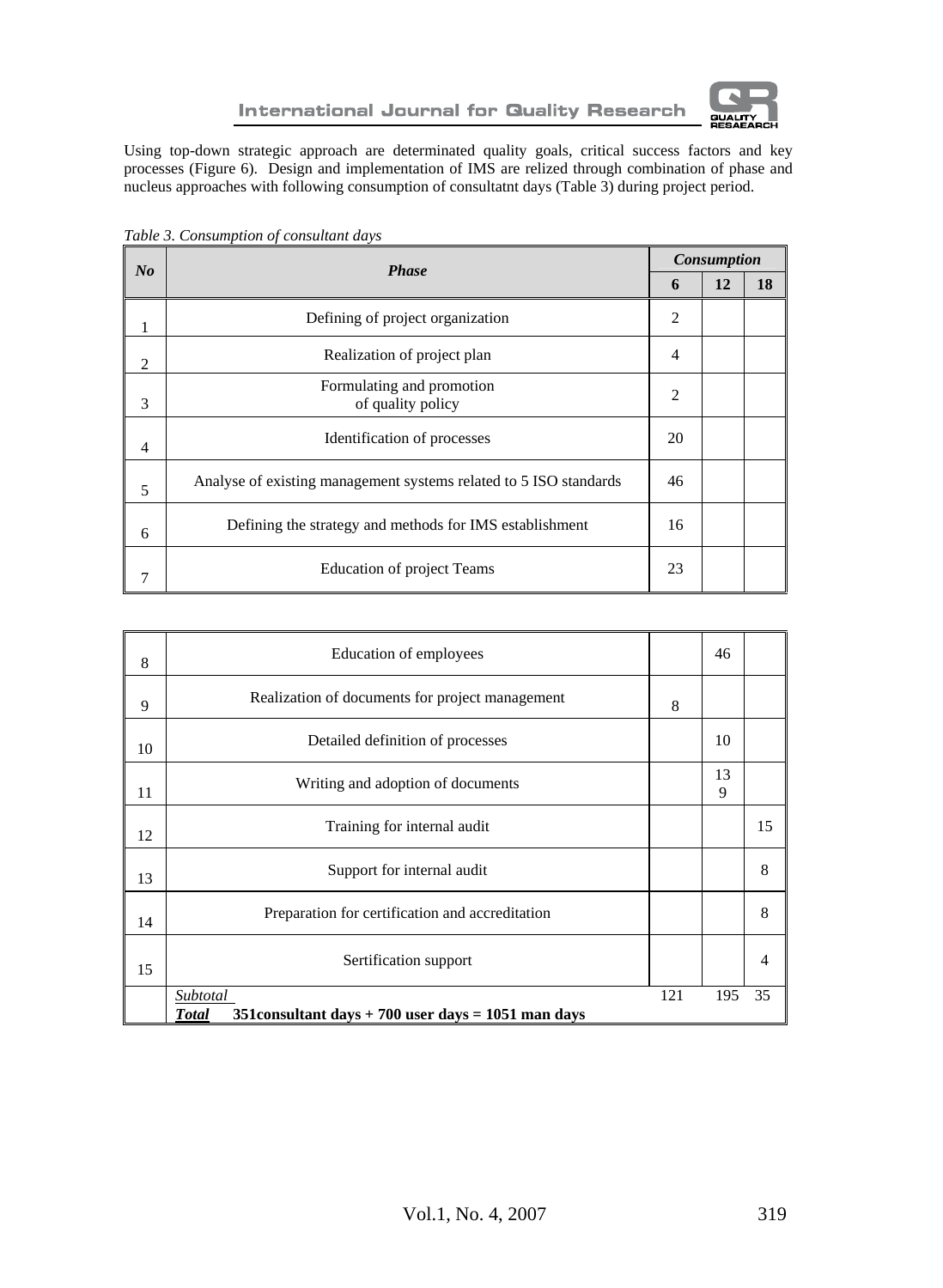

*Figure 6. Determination of key processes using strategic top-down approach* 

In figure 7 is presented planed consultant and total working days during project period.



*Figure 7. Expected flow of IMS project activities*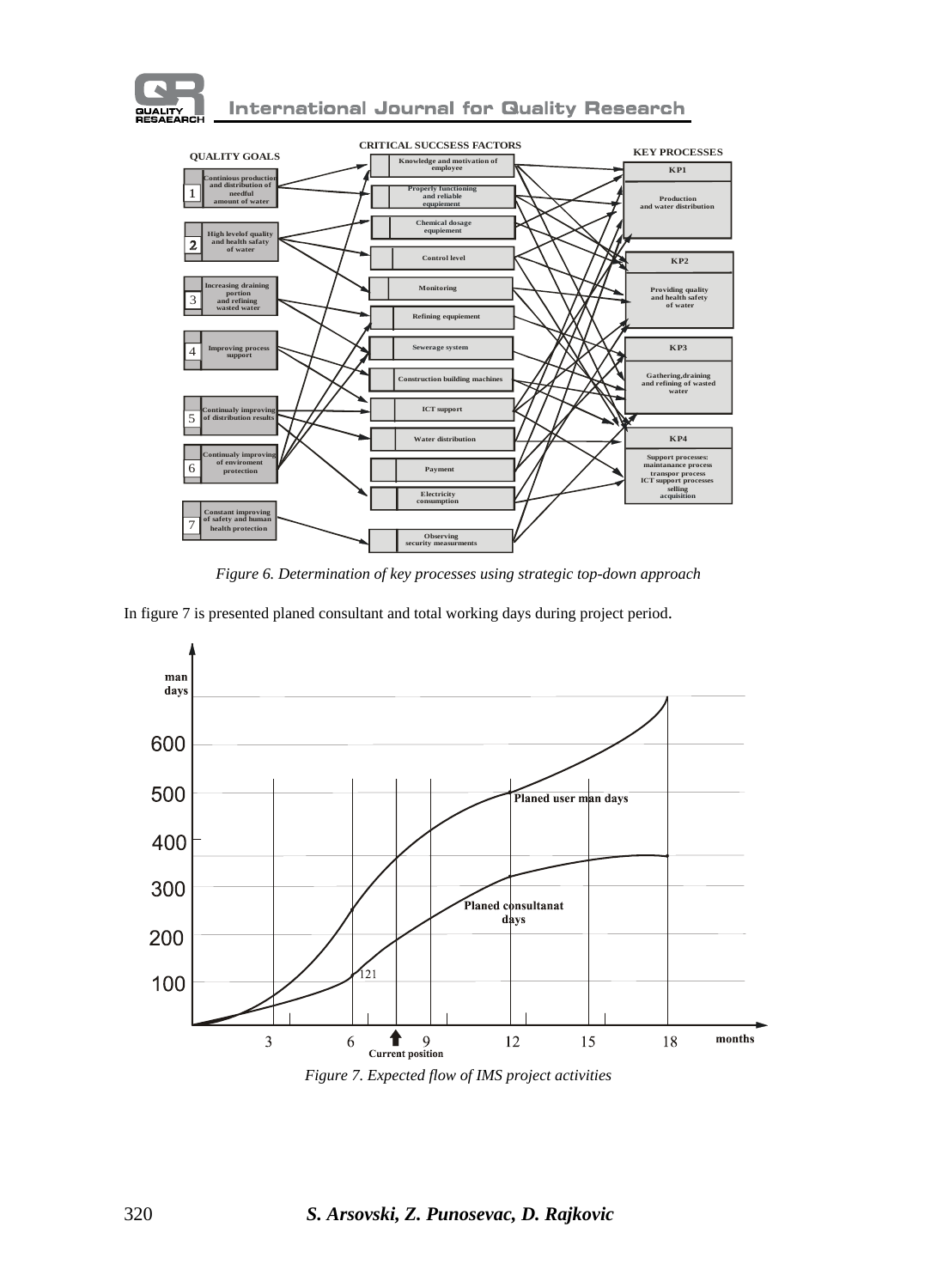

In realization of this complex project are involved 32 consultants, 13 working teams with cca 42 employees. We expect in next phases engagement all rest employess (cca 700).

In first 3 months dominant role had consultant organizations (Center for Quality, Kragujevac, Serbia), and in next 3 months rapidly grow involvement of pilot organization. At the end of this project we expect total consumption of working (consultanat plus employees) months about 800. It is result of greater expected effort on introduction and final preparing for certification and accreditaion. If analyse this project from financial aspect, we can recognize dominant costs, presented on Figure 8. Characteristic of this project is very intensive engagement of consultant organization.



## **5. CONCLUSION**

From presented material we can conclude:

- integrated management systems is very difficult for design and implementation,
- using top-down approach from quality goals through critical success factors we can obtain critical (key) processes, and from those all processes related with quality in wider sense,
- for pilot organization, using concept of process management with intensive work of 13 teams,
- IMS project will be realized for 18 months, with 351 consultant-days and

in total about 1050 man-days. That means about 1.5 days per employee,

- total cumulative costs is estimated on 65.000 euro, that means cca 4.8 euro per employee per month,
- expected benefit is much higher in area of cost higher satisfaction of clients,
- using cost/benefit analyze we calculate profit after 6 months from project realization.higher satisfaction of clients,
- using cost/benefit analyze we calculate profit after 6 months from project realization.